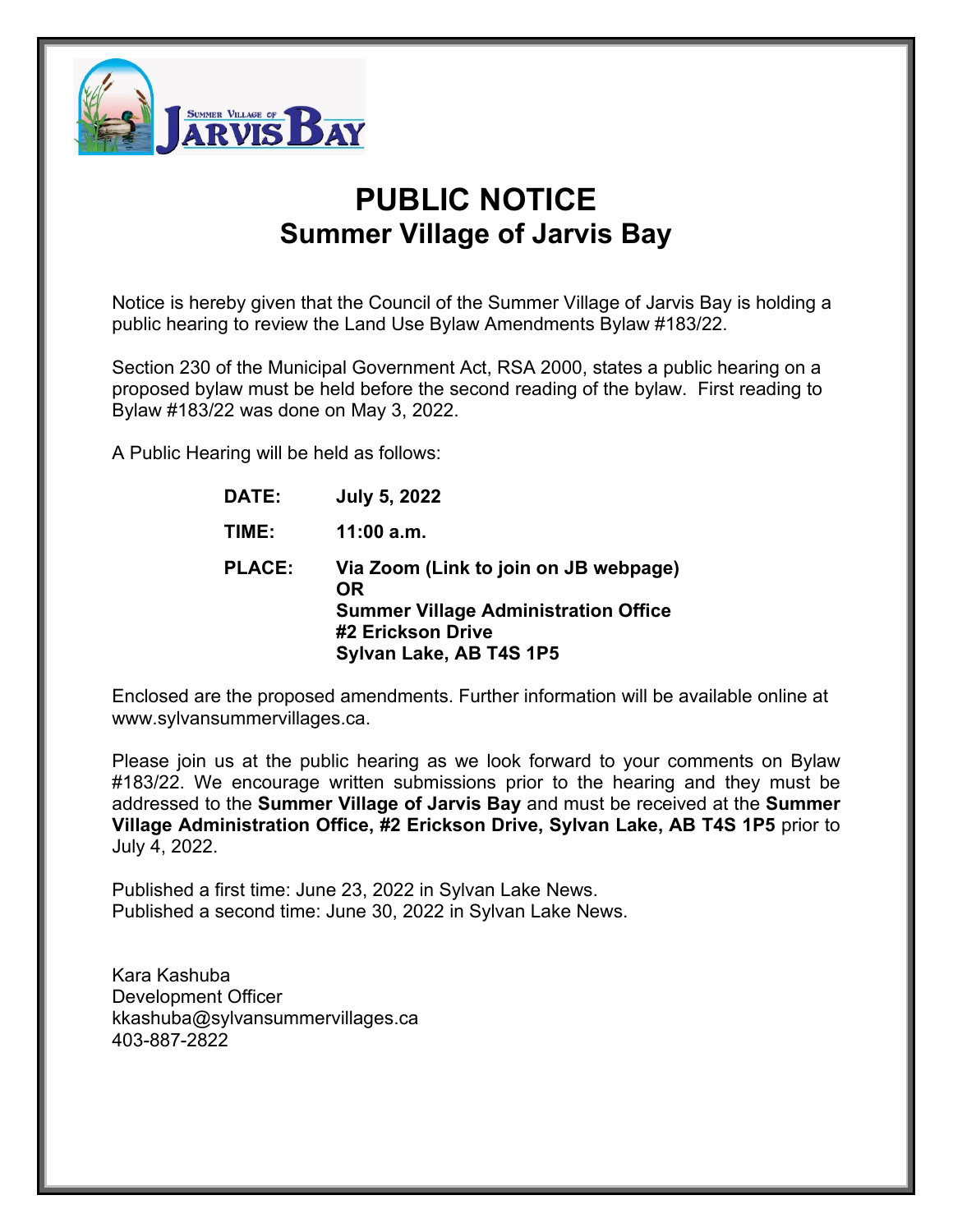# **SUMMER VILLAGE OF JARVIS BAY LAND USE BYAW AMENDMENT BYLAW #183/22 PUBLIC HEARING – July 5, 2022**

# **PROPOSED REGULATIONS:**

#### **1. Part One: General 1.3 Definitions**

#### Add Definition:

"tourist home means a discretionary use wherein a dwelling unit is offered for rent to guests for less than thirty (30) days."

# **2. Part One: General 1.7 Establishment of Fees**

#### Current Regulation:

"Development Permit application fees and fees for other matters arising through this Land Use Bylaw will be established by resolution of Council. Council may at any time by resolution increase, decrease or establish new fees for matters covered in this bylaw."

#### Proposed Regulation:

Development Permit application fees and fees for other matters arising through this Land Use Bylaw will be established by Council in the Summer Village of Jarvis Bay Fees Bylaw. Council may amend the bylaw to increase, decrease or establish new fees by an amendment bylaw.

# **3. Part Three: Supplementary Regulations 4(8**)

#### Proposed regulations:

"(a) A development permit is required to operate a tourist home. Tourist Homes will be issued for twelve (12) months. Registered owners cannot operate more than one (1) tourist home in the Residential District (R), Residential A District (R-A), and Twin Rose Residential District (RTR).

- (b) Tourist homes shall be contained within the principal building and therefore garage suites shall not be used.
- (c) Notwithstanding part three, section 2(3), no recreation vehicle shall be used as accommodation for tourist home guests.